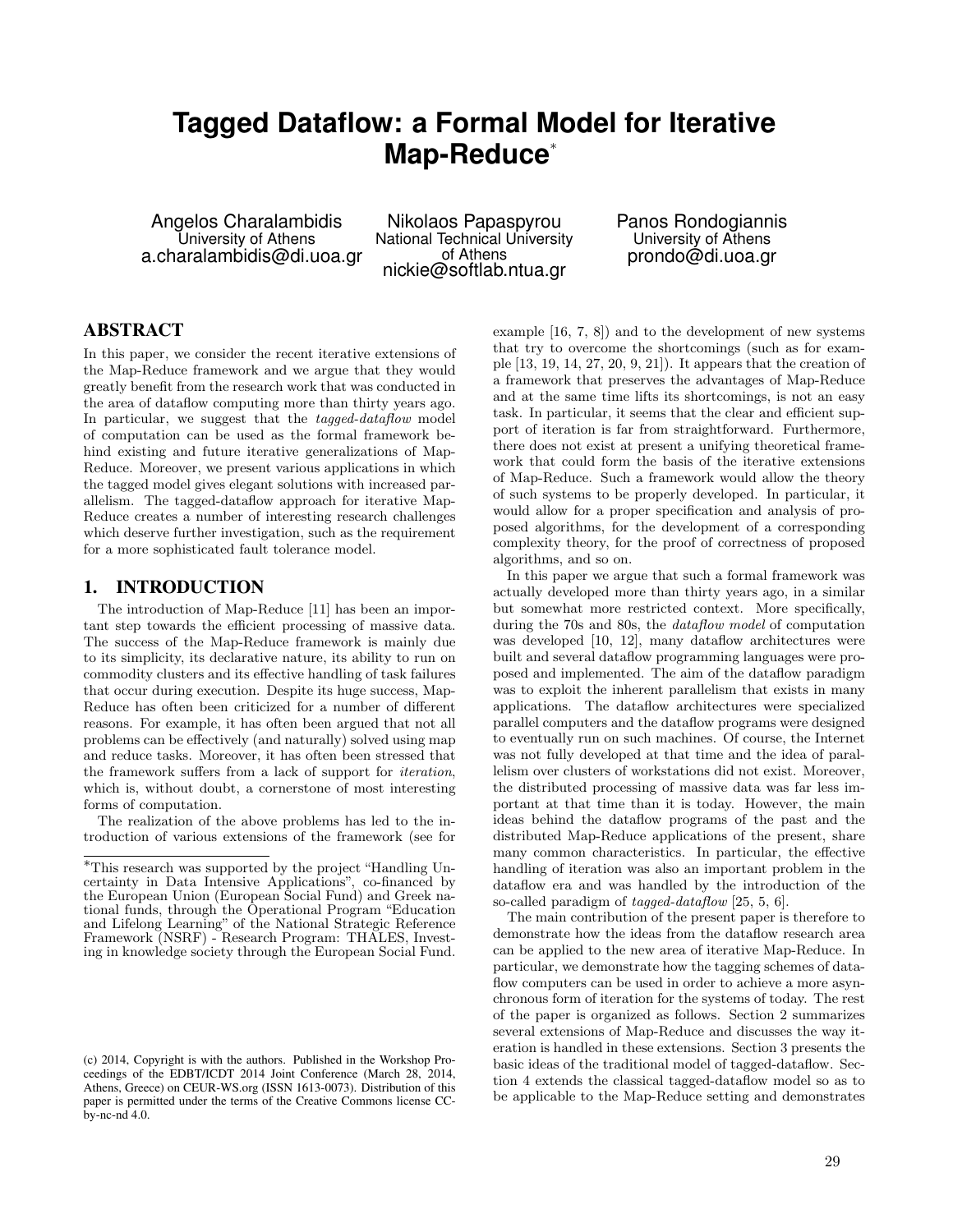how the new model can be used in order to specify various applications on massive data that appear to require iteration in their implementation. Finally, Section 5 describes possible directions for future work.

# 2. ITERATIVE MAP-REDUCE

Despite its simplicity and usefulness, Map-Reduce [11] has certain shortcomings that restrict its wider applicability. First, the framework allows only two types of tasks, namely the map and reduce tasks; obviously, it is not always possible (or natural) to model any problem using these two types of tasks. The flow of the data is also rather rigid since the output of the map tasks is used as input only to the reduce tasks. Again, there exist problems whose distributed solution requires a more involved flow of data: in many applications the data must be processed iteratively before the final output is obtained. Finally, Map-Reduce imposes the socalled *blocking property*: the reducers start processing data when the mappers have completely finished their work. This property is crucial in order to deal with task-failures: when a task fails, we can restart it from the beginning. Therefore, the blocking property ensures that the data are not "garbled" and that the computation proceeds in clear, discrete steps. However, the blocking property obviously has its disadvantages. During the time that the map tasks are processing, the reduce tasks are idle waiting for the map computation to complete and this obviously reduces the amount of potential parallelism.

#### 2.1 Iteration

A natural generalization of Map-Reduce is to allow the use of arbitrary tasks. The systems Dryad [16] and Hyracks [7] generalize Map-Reduce by allowing the use of a set of arbitrary operators connected as a directed acyclic graph.

Apart from generalizing the types of tasks, a significant extension of Map-Reduce is the support of iteration. Many common data analysis algorithms require some form of iteration in order to be appropriately implemented. For example, the PageRank algorithm is a recursive algorithm that is usually implemented as an iteration until a fixed point is reached. One can attempt to implement such algorithms in the Map-Reduce framework using ad hoc techniques, but this is neither a natural nor efficient approach. HaLoop [8] tackles this inadequacy of Map-Reduce by providing iteration-related constructs that allow iterative algorithms to be expressed more succinctly. A characteristic of HaLoop (as well as other similar systems) is that iteration is performed in a synchronized manner, i.e., the next iteration starts when every task of the previous iteration has completely finished its work. A shortcoming of this approach is that tasks that have completed their processing remain idle until the next iteration starts, and therefore the potential parallelism is not fully exploited.

There have also been proposals for a more asynchronous form of iteration. For example, Afrati *et al.* in [3] perform a theoretical investigation of the iterative execution of recursive Datalog queries in an extended Map-Reduce environment. In that work, the task graph is not necessarily acyclic and the execution of tasks need not be synchronized. In other words, in the framework of [3] the blocking property is lifted.

Recapitulating, it appears that in current and future extensions of Map-Reduce, iteration is a vital component. It also appears that iteration can either be synchronous or asynchronous, depending on the objectives for which a particular system has been built.

# 2.2 Iterative Stream Processing

The problem of iteration becomes much more challenging when combined with the processing of stream data or stream queries. In many applications, the data to be processed are not always fully available at the time of execution. For example, in a social network, the edges and the vertices of the friends-of-friends graph can be added or removed dynamically. In such cases, the data are often most valuable as soon as they are produced (i.e., it is not possible for the data to be delayed and processed later as part of a batch). This state of affairs leads to the quest for iterative extensions of Map-Reduce that also take into account the temporal nature of the incoming data. A similar situation occurs when we would like to process a stream of different queries over the same data. If we would like to process the queries asynchronously (i.e., start processing a query before the previous one has completed execution), and if each query involves iterative computations, then care must be taken so as that the data produced during the processing of one query will not affect the processing of the other ones.

Certain extensions of Map-Reduce have been proposed that can handle situations such as the above. The system D-Streams [27] handles streaming input in a fault tolerant manner. The Naiad system realizes the concept of the differential dataflow  $[20]$  in which operators act upon "difference" input traces" (i.e., the set of changes with respect to the previous input) in order to produce difference traces of output. The output then can be constructed by combining all the difference traces. The difference traces are indexed both by the version of the input and the iteration number. As a result the computation of an iterative incremental algorithm is drastically reduced since the framework can reuse computations done both in previous versions of the input and in previous iterations. Hadoop Online [9] is an extension of Map-Reduce that supports pipelined stream queries. In [21] multiple similar Map-Reduce jobs are combined in order to be executed as one. The key idea is to add tags in the data, in order to distinguish between different jobs.

The systems mentioned in this last subsection appear to be using a common technique in order to handle iteration in streaming data or queries: they employ some form of *tagging* in order to discriminate between the data that belong to different iteration levels and different versions of the input (or different queries). In the next sections we argue that this tagging mechanism is not just a coincidence, but instead a more general mechanism that can be used in order to implement arbitrary iteration in a generalized Map-Reduce framework.

### 3. TAGGED-DATAFLOW

The *dataflow model of computation* [10, 12] was developed more than thirty years ago, as an alternative to the classical "von-Neumann" computing model. The key motivation was the creation of architectures and programming languages that would exploit the massive parallelism that is inherent in many applications. A dataflow program is essentially a directed graph in which vertices correspond to processing elements and edges correspond to channels. The data that need to be processed start "flowing" inside the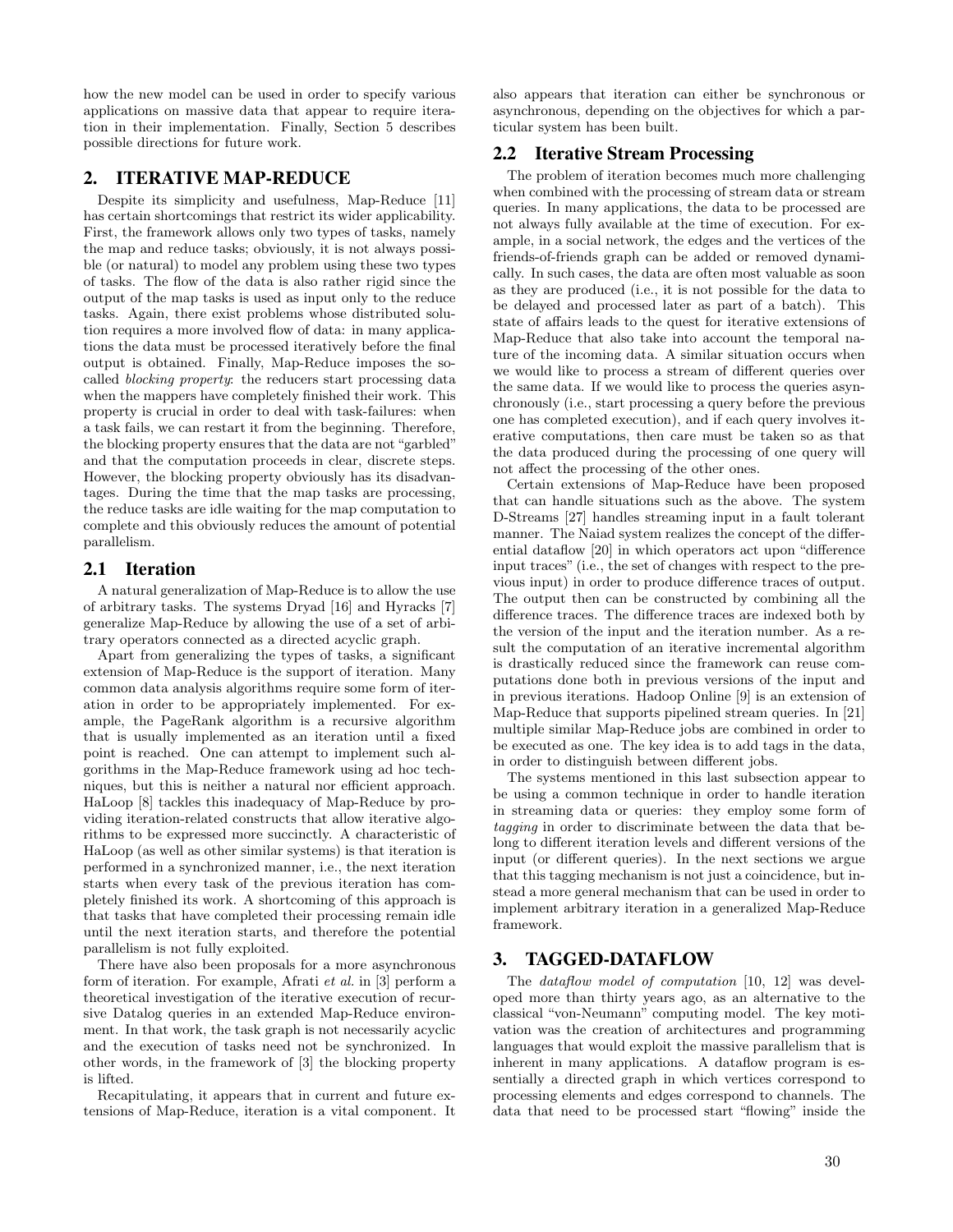channels; when they reach a node they are being processed and the data produced are fed to the output channels of the node. Since various parts of the dataflow graph can be working concurrently, the parallel nature of the model should be apparent. Moreover, this processing of data "while in motion" comes in sharp contrast with the traditional "von-Neumann" model in which data wait passively in memory until they are fetched by the central processing unit of the (sequential) computer in order to be processed.

The dataflow model was extensively studied during the 70s and 80s. Many theoretical results were obtained, many dataflow programming languages were developed and several dataflow machines were built. In the beginning of the 90s, the dataflow research area started to decline. The main reason was the fact that dataflow hardware never proved extremely successful and never achieved a performance that would justify the massive production and use of dataflow machines. However, the theory and the programming languages that were developed were quite sophisticated, leaving much hope for further developments in case the hardware problems were ever bypassed.

In the initial dataflow model (usually called *pipeline dataflow*), channels were assumed to be unbounded FIFO queues, i.e., the data were assumed to flow in a specific order inside the channels. However, it soon became apparent that a model that would not impose any particular temporal ordering of the data would be much more general and useful. This resulted in the so-called *tagged-dataflow* model [25, 5, 6]. The basic idea behind tagged-dataflow is that data can flow inside a network accompanied by *tags* (i.e., labels). The use of tags makes dataflow much more asynchronous since data need not be processed in any particular predetermined order. Moreover, as we are going to see, the tags can carry essential information that can be used in order to implement iterative or even recursive algorithms. A key notion in our foregoing discussion is that of a *dataflow graph*:

*Definition 1.* A *dataflow graph* (or *dataflow network*) is a directed graph  $G = (V, E)$ , where *V* is the set of *nodes* of the graph and *E* is the set of edges connecting elements of *V*. The set *V* is partitioned into disjoint subsets  $V_I$  (*input nodes*), *V<sup>O</sup>* (*output nodes*) and *V<sup>P</sup>* (*processing nodes*), subject to the following restrictions:

- *•* Every input node has no incoming edges and has one outgoing edge towards a processing node.
- *•* Every output node has no outgoing edges and has one incoming edge from a processing node.
- *•* Every processing node has incoming edges (at least one) from input nodes and/or from other processing nodes and outgoing edges (at least one) to output nodes and/or other processing nodes.

Intuitively, input nodes provide the input data to the dataflow graph, processing nodes are performing the processing of data and output nodes are collecting the output data produced by the network.

The semantics of dataflow networks can be given with standard techniques of denotational semantics [23]. Our presentation below follows the exposition given in [26]. Intuitively, edges of our dataflow networks carry tuples of the form  $\langle t, d \rangle$  where *d* is an element of a data domain *D* and *t* is an element of a set of tags *T*. The set *T* may be quite

involved; in its simplest form it can be a set of natural numbers, or in more demanding cases it can be the set of lists of naturals numbers, etc. Pairs of the form  $\langle t, d \rangle \in T \times D$ are usually referred in the dataflow literature as *tokens*. It is often assumed that for a given tag *t*, an edge can contain at most one token  $\langle t, d \rangle$ . In other words, it is a standard assumption that edges correspond to functions in  $T \to D$ . As we are going to see in the next section, this assumption needs to be extended when considering applications in the Map-Reduce framework.

Consider now a processing node of our dataflow graph. A standard assumption in dataflow computing is that processing nodes are functions that transform their inputs to outputs. There have been extensions of dataflow that support non-functional nodes, for example, non-deterministic ones [1]. However, such extensions will not be considered here. It should be noted that determinism is also a key assumption in Map-Reduce systems (see, for example, [11, page 109]). Therefore, based on the foregoing discussion, a processing node f of a dataflow network that has  $n \geq 1$  inputs and  $m \geq 1$  outputs is a function<sup>1</sup> in  $(T \to D)^n \to (T \to D)$  $(D)^m$ . The input and output nodes are in fact equivalent to channels, ie., they are functions in  $T \to D$ .

In the rest of the paper we will refer to the class of dataflow networks presented above as *functional dataflow networks* (since channels are functions). We will present an extension of this model in the next section.

*Example 1.* We demonstrate these ideas with the wellknown example of Hamming numbers (first posed as a programming problem by Edsger Dijkstra). Recall that Hamming numbers are all numbers of the form  $2^i \cdot 3^j \cdot 5^k$  where  $i, j, k$  are non-negative integers. The problem is to enumerate the Hamming numbers in numeric order and a dataflow solution of it is depicted in Figure 1. We explain the nodes that appear in the figure. First consider the nodes that contain constants (such as 1, 2, etc). One can assume that these nodes produce constant streams. For example, the node 5 is nothing more than the constant function in  $\mathbb{N} \to \mathbb{N}$  which assigns to every  $n \in \mathbb{N}$  the constant value 5. The *fby* node (read as "followed-by"), is a function in  $(N \to N, N \to N) \to (N \to N)$ . The operation of *fby* can be intuitively described as follows: initially, it checks its first input until a token of the form  $\langle 0, d \rangle$  arrives, and as soon as it sees such a token, it delivers it to its output channel. From that point on, *fby* never consults again its first input but it continuously checks its second input. Every time a token of the form  $\langle t, d \rangle$  arrives in its second input, the node puts in its output channel the token  $\langle t + 1, d \rangle$ . It can be easily checked that this operational behavior corresponds to the following functional definition of *fby*:

$$
fby(X,Y)(t) = \begin{cases} X(0) & \text{if } t = 0\\ Y(t-1) & \text{if } t > 0 \end{cases}
$$

The *merge* node is also a function in  $(N \to N, N \to N)$   $\to$  $(N \to N)$ . Given two inputs  $X, Y \in \mathbb{N} \to \mathbb{N}$  that are increasing functions, *merge* produces as output an increasing function that results from merging the two inputs. For the

<sup>1</sup>Actually, computability reasons dictate that the functions corresponding to the nodes of our networks have to be additionally *continuous* (see [23] for a standard introduction on this issue and [18] for a corresponding discussion regarding pipeline dataflow networks).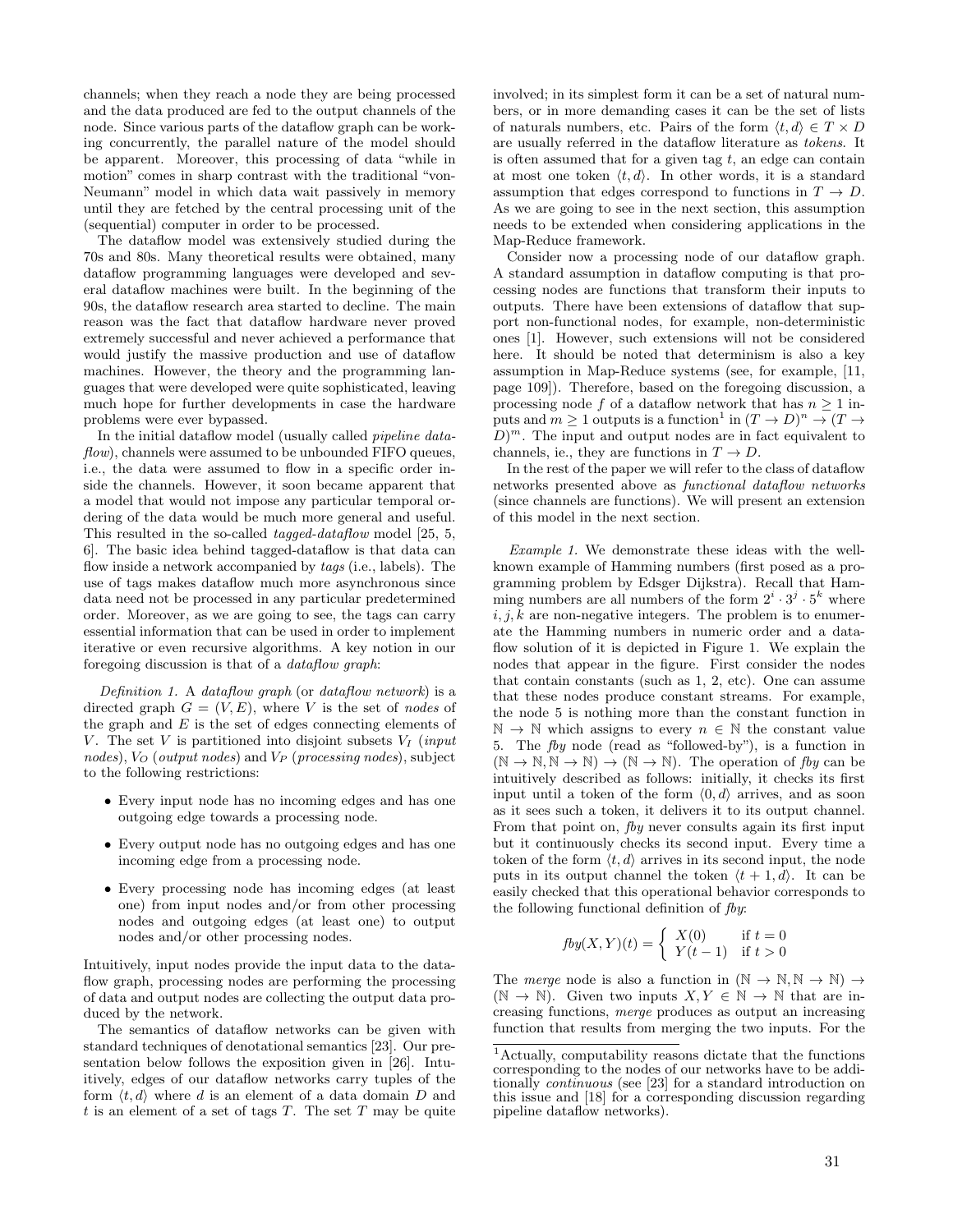

Figure 1: The dataflow representation of Hamming numbers.

formal (recursive) definition of *merge*, see [24]. The "\*" nodes simply multiply the data part of the token that arrives in their input, with the constant that exists in their other input.

One can easily verify that the network just described, produces the sequence of Hamming numbers.

# 4. TAGGED-DATAFLOW AND ITERATIVE MAP-REDUCE

In this section we argue that a mild extension of the tagged-dataflow model of computation can be used as the formal framework behind existing and future iterative generalizations of Map-Reduce. We present various applications in which the tagged model gives elegant solutions with increased asynchronous parallelism.

It is important to clarify what exactly is being claimed by the following examples. First, we argue that the *implementations* of iterative Map-Reduce systems should support tags and tag-manipulation operations in the same way that tagged-dataflow machines of the 80s supported such operations [15, 6]. The tags can be used to ensure the implementation of asynchronous iteration in an elegant and effective way. The main idea is precisely defined in the following excerpt from [15]:

*Each separate (loop) iteration reuses the same code but with different data. To avoid any confusion of operands from the different iterations, each data value is tagged with a unique identifier known as the iteration level that indicates its specific iteration. Data are transmitted along the arcs in tagged packets known as tokens.*

The second thing that is being claimed below is that the languages used to program iterative Map-Reduce applications should also support the declaration and manipulation of tags. In this way the programmer will be free to declare and use the types of tags that are essential in the specific application being developed. It is important to stress that dataflow languages of the 80s and 90s allowed the declaration of user-defined tags (also called *dimensions*). For example, the latest versions of Lucid [24] and its extension GLU [17] allowed many different dimensions.

## 4.1 An Extension of Tagged-Dataflow for Map-Reduce

The basic principles of tagged-dataflow described in the previous section have been used in the design of many functional dataflow programming languages. In particular, the interpretation of channels as functions and of processing nodes as (second-order) functions, clearly emphasizes the connections between dataflow networks and functional programming.

However, there exist applications in which it is not sufficient for channels to be just functions from *T* to *D*. For example, it is conceivable for the same tag to be used in two different tuples that "flow" inside a channel (i.e., to have  $\langle t, d_1 \rangle$  and  $\langle t, d_2 \rangle$  appear in the same channel). Moreover, it is possible in certain cases to have the same tuple  $\langle t, d \rangle$ appear more than once in a channel. In particular, as we are soon going to see, in the Map-Reduce framework both of these cases show-up quite naturally.

We are thus led to a generalization of the tagged-dataflow model in which channels are *multisets* over  $T \times D$  and processing nodes take multisets as inputs and produce multisets as outputs. More formally, given a nonempty set *S* let us denote by *M*(*S*) the set of multisets (or *bags*) of elements of *S*. Then, in our extended tagged-dataflow model, a channel is an element of  $\mathcal{M}(T \times D)$  while a node f of a dataflow network that has *n* inputs and *m* outputs is a function in  $[{\mathcal M}(T \times D)]^n \to [{\mathcal M}(T \times D)]^m$ . In the following subsections, we examine three different applications where this extended tagged model is applicable and useful.

## 4.2 Streaming Queries

One of the most promising applications of iterative Map-Reduce is in the execution of Datalog queries [3, 4]. The key idea here is that the least fixed point of a Datalog program can be computed in a bottom-up way using a network of *join* and *dup-elim* processes (see [3] for details). For example, assume that we have an EDB relation edge and also the following IDB relation:

```
reach(Y) :- start(Y).reach(Y) := edge(X,Y), reach(X).
```
Assume also that we want to locate all the nodes that are reachable from an initial vertex a, i.e., we assume that we also have the fact  $start(a)$ . Using the techniques of [3], one can easily construct a simple network that calculates the set of nodes reachable from a.

Assume however that we want to have multiple queries, e.g., we want to locate all the vertices reachable from a, b and c. Moreover, for reasons of efficiency, we want these queries to be run in parallel as much as possible (which means for example that the query for b should not wait for the computation of the query for a to complete before starting to execute itself). The problem with running the queries in an overlapped manner is obvious: the output of the Map-Reduce network will be a set of reach facts, but with no indication of which fact corresponds to which query. So, if we want to do some further processing on the nodes reachable from vertex a, we have no way of knowing which exactly these nodes are.

In the tagged setting, the support of such streaming queries is quite straightforward. Each different start query is tagged with a different natural number. Then, every time one of the reach rules is used to produce some new fact, the tag that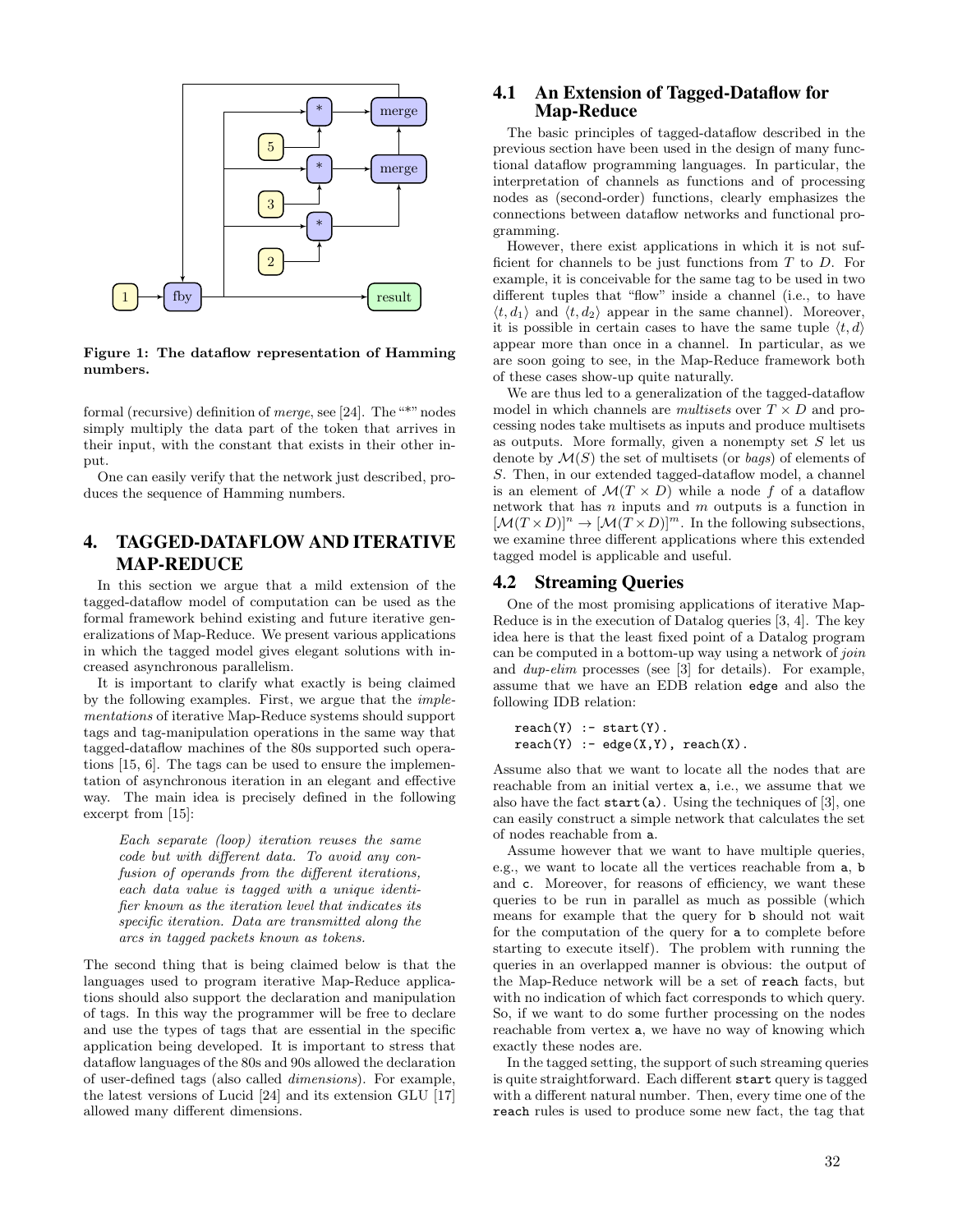

Figure 2: The set of join and dup-elim nodes working with streaming queries. Queries flow from the start node tagged with a distinct number.

has been used in the body of the rule is inherited by the fact that is produced in the head of the rule. In this way, at the end of the computation a set of tuples  $\langle t, \text{reach}(u) \rangle$  is collected, and one can discriminate the results of the different queries by examining the tag *t*.

It is not hard to see how the above example fits the taggedmodel introduced in Subsection 4.1. The dataflow is depicted in Figure 2. The channels of our network are elements of  $\mathcal{M}(\mathbb{N} \times D)$ ; the data domain *D* is the set of tuples flowing in a particular channel. Notice that we need to have multisets because the same tuple under the same tag may appear in a channel more than one times. For example, the join processing node may produce many identical tokens. Consider now the two processing nodes, namely *join* and *dup-elim*. The join node takes as input two tagextended relations; each such relation does not contain duplicates and is therefore an element<sup>2</sup> of  $\mathcal{P}(\mathbb{N} \times D)$  (which is a special case of  $\mathcal{M}(\mathbb{N} \times D)$ . The output of the join is an element of  $\mathcal{M}(\mathbb{N} \times D)$ , since the joining of two relations may create duplicate tuples. Overall, the type of join is  $[\mathcal{P}(\mathbb{N} \times D)]^2 \to \mathcal{M}(\mathbb{N} \times D)$ . Consider now the *dup-elim* node, which eliminates duplicates from its input channel. Its type is  $\mathcal{M}(\mathbb{N} \times D) \to \mathcal{P}(\mathbb{N} \times D)$ . In fact, the dup-elim is nothing more than the function which given a multiset returns the corresponding underlying set.

# 4.3 Algorithms with Increased Asynchronicity

The transitive closure of an arbitrary relation can be calculated with the technique shown in the previous section, using a dataflow network that corresponds to an iterative Map-Reduce system. In this section, we calculate the transitive closure by *recursive doubling*, using a set of join and dup-elim nodes, as suggested in [2, 3]. In the form of pseudocode, the algorithm that we use (copied from [3]) is the following:

1:  $Q_0 := E$ 2:  $P_0 := \{(x, x) | x \text{ is a graph node}\}$  $3: i := 0$ 4: repeat 5:  $i := i + 1$ 6:  $P'_i(x,y) := \pi_{x,y}(Q_{i-1}(x,z) \bowtie P_{i-1}(z,y))$ 7:  $Q'_{i}(x, y) := \pi_{x, y}(Q_{i-1}(x, z) \bowtie Q_{i-1}(z, y))$ 8:  $P_i := P'_i \bigcup P_{i-1}$ 9:  $Q_i := Q'_i - P_i$ 10: until  $Q_i = \emptyset$ 



Figure 3: The set of join and dup-elim nodes that computes the transitive closure by recursive doubling.

We deviate in the details of the implementation by introducing tags of the form (*i, l*) which are used to annotate every row  $(u, v)$ . A tag conveys two pieces of information: *i* is the number of iteration in which a row was produced, and *l* is the length of the path. Hashing can be used to determine which node will receive a given tagged row, in the same way as in [3]; we omit the details here.

Each *join node* has two inputs, left and right, and two distinct internal stores, again left and right. The join is performed as follows:

- 1. For every tuple  $(x, z)$  with tag  $(i_1, l_1)$  in its left input, the node searches its right store for tuples  $(z, y)$ with tag  $(i_2, l_2)$  such that  $l_2 \leq l_1$ . For every such tuple it emits a tuple  $(x, y)$  with tag  $(i, l)$  where  $i =$  $max\{i_1, i_2\} + 1$  and  $l = l_1 + l_2$ . The initial tuple  $(x, z)$ is stored in the left store together with its tag.
- 2. For every tuple  $(z, y)$  with tag  $(i_2, l_2)$  in its right input, the node searches its left store for tuples  $(x, z)$  with tag  $(i_1, l_1)$  such that  $l_2 \leq l_1$ . For every such tuple it emits a tuple  $(x, y)$  with tag  $(i, l)$  where  $i = \max\{i_1, i_2\} + 1$ and  $l = l_1 + l_2$ . The initial tuple  $(z, y)$  is stored in its right store together with its tag.

Each *dup-elim node* receive tuples (*x, y*) with tag (*i, l*) and performs the following steps:

- 1. If the tuple already exists with smaller tag (i.e., either smaller length or same length and smaller iteration number) then it is ignored. If the tag exists with bigger tag then the tag is updated to the smaller one and the tuple continues.
- 2. If  $l = 2^i$  then it is fed back both as left and as right input to the appropriate join nodes, otherwise it is fed only as right input.

Each tuple  $(x, y)$  in the relation  $E$  is sent to the corresponding dup-elim node with tag (0*,* 1).

The left input of a join node corresponds to relation *Q* (the paths of size  $2^i$ ), whereas the right input corresponds to relation *P*. We choose to join each tuple of *Q* with every tuple of *P* of strictly smaller length. That join corresponds to line (6) of the recursive doubling algorithm. Moreover, we join each tuple of *Q* with every right tuple of equal length. That corresponds to line (7). Thus the output of the join is the union of both steps, but since we have tagged each tuple with the length of the path we can distinguish the two relations.

In fact, the dup-elim will pick only the tuples of size 2*<sup>i</sup>* and redirect them to the left input of the join. But since

<sup>&</sup>lt;sup>2</sup>By  $P(A)$  we denote the power-set of a given set *A*.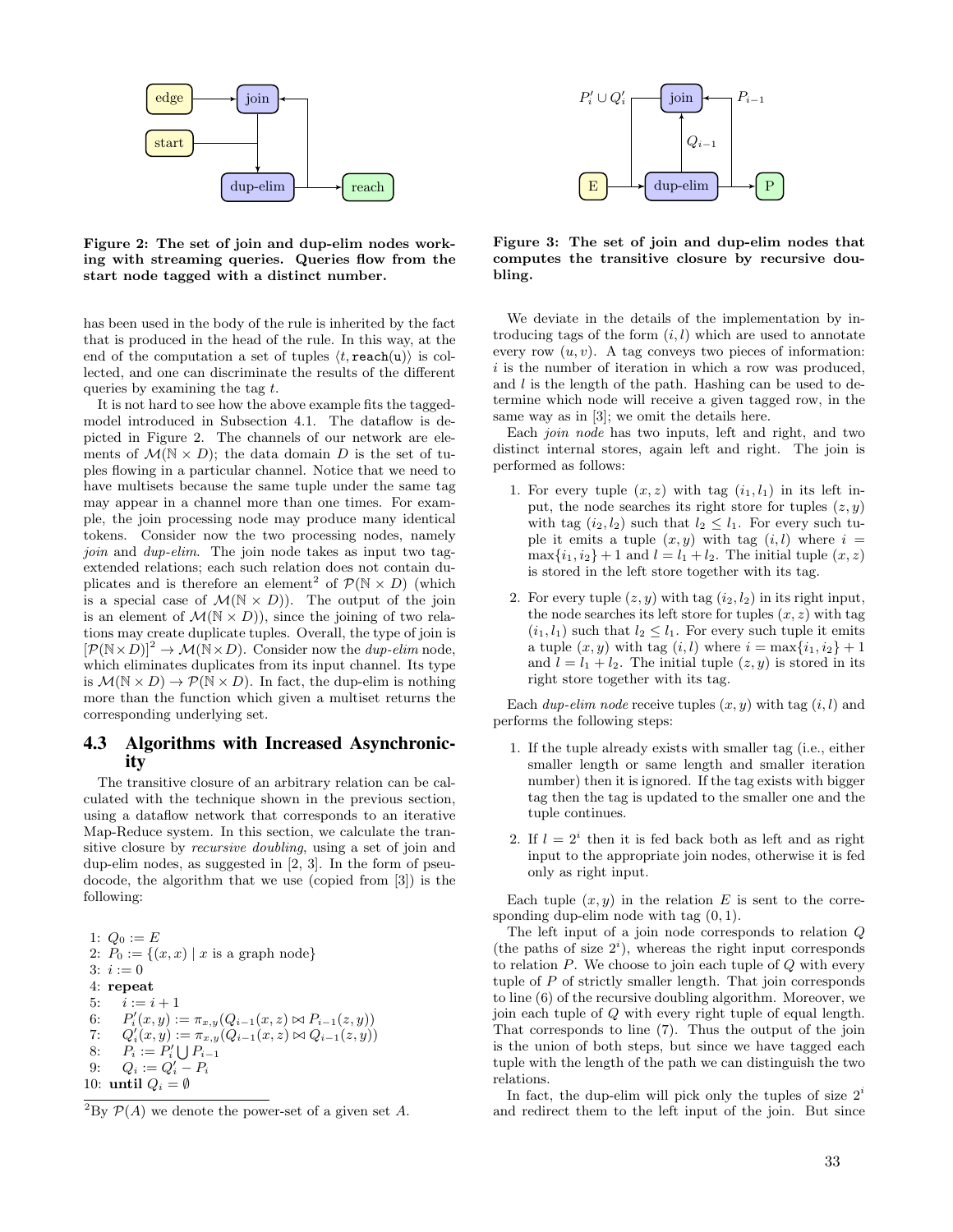$Q_i \nightharpoonup P_{i+1}$  those tuples will also be redirected to the right input of the join. All the other tuples will be redirected only to the right input as part of *P*. Suppose now that a new tuple is generated with iteration number *i* and the same tuple already exists in dup-elim store with different tag. If the tag has a smaller iteration *j* then the tuple exists in  $P_i \subseteq P_i$ . In that case the new tuple is ignored. If that tuple is for the relation *Q*, omitting it corresponds to line (9) of the algorithm. On the other hand, if it was for the relation  $P$ , this corresponds to line  $(8)$ . Since the iteration is not synchronous, it may occur that the new tuple has smaller tag (smaller length) than the one already stored in the dup-elim. In that case, the tuple is not ignored since it precedes in time and the node will emit the tuple as if it is encountered for the first time. It will also update the tag with the smaller one, to prevent for other duplicates to propagate.

Note that the relations *Q* and *P* up to iteration *i* are accumulated in the left and right stores of join nodes, respectively. Moreover, the relation *P* is also stored in the dup-elim nodes.

The dataflow is slightly different of that described in Subsection 4.2. In this case the tags are elements of  $\mathbb{N} \times \mathbb{N}$  and the channels are elements of  $\mathcal{M}((\mathbb{N} \times \mathbb{N}) \times D)$ . The type of join node is  $[\mathcal{P}((\mathbb{N} \times \mathbb{N}) \times D)]^2 \to \mathcal{M}((\mathbb{N} \times \mathbb{N}) \times D)$ . On the other hand, the type of the dup-elim node is  $\mathcal{M}(\mathbb{N} \times \mathbb{N}) \times$  $(D) \to [\mathcal{P}((\mathbb{N} \times \mathbb{N}) \times D)]^2$ . The dataflow graph is depicted in Figure 3. Note that the dup-elim node differs from the simple version since it has two output channels, one for each relation.

Consider the case where the structure of the graph changes, for example, new edges are added in a timely manner. A simple setup of the recursive doubling algorithm must restart the computation each time a change of the graph is detected. In the aforementioned tagged-dataflow graph a new edge will trigger the join of certain paths only, based on their tag, minimizing the redundant computations.

#### 4.4 Recursive Algorithms

To our knowledge, the existing extensions of Map-Reduce have mainly dealt with iterative algorithms. However, not all algorithms can be expressed elegantly in an iterative way; there exist problems whose solution is more naturally expressed in a recursive manner. In the rest of this subsection we consider one such problem and at the end of the subsection we discuss the possibility of extending the proposed technique to all recursively defined functions.

The algorithm we present below is a distributed sorting procedure that is based on the tagged-dataflow approach. However, we do not claim at present that this is actually an *ecient* way to perform sorting in a distributed environment nor that this example is fully-compatible with the nature of Map-Reduce. The algorithm described below is only intended to demonstrate that the tagging mechanism can also be used to implement *recursive algorithms* in a distributed manner. Intuitively, the tags can be used in order to keep track of the paths in the recursion tree.

Let us assume that we would like to sort a considerably large list of data, which is possibly distributed in a number of nodes over the network. One possibility is to use *merge sort*: we split the list into two parts, we sort each one of them separately and then merge the results. This is clearly a recursive procedure. The problem is therefore how we can



Figure 4: The mergesort depicted as dataflow.

implement the recursive *merge sort* in a distributed way, using tags to coordinate the whole process.

A *merge sort* function usually has the following form:

```
msort([]) = []msort([x]) = [x]msort(1) = merge(msort(11), msort(12))where (11, 12) =split(1)
```
The function split divides a list into two disjoint lists of half size and returns a tuple consisting of these two parts. The base cases of the recursion  $(1 == [$ ] and  $1 == [x])$ need not be so fine-grained; for example, in a Map-Reduce context, when a list given to an intermediate step of merge sort is relatively small, we can sort it locally on a particular machine instead of continuing to divide it into smaller lists, which would circulate in the network and impose further communication costs. To simplify the presentation, we assume however that msort is defined as above and that the recursion reaches down to lists of trivial size.

The key idea behind the distributed implementation of merge sort is the following. We tag the all values in our list with two different tags. The first tag is a natural number (initially equal to 0) which will be used in the merge process of the algorithm. The second tag is a list of natural numbers (initially empty) which indicates the steps of the splitting procedure that have been applied on a particular element of the initial list. For example, if during the recursive execution of msort an element of the initial list was placed in the component l1, during the first invocation of split, and in the component l2, during the second invocation of split, then this element will be tagged by [2*,* 1].

The distributed algorithm for merge sort is depicted in Figure 4. It contains two phases.

In the first phase, the algorithm starts by splitting the initial list into two sublists; this is achieved by the split node in Figure 4. The elements placed in the first component l1 by split will have their list tag prefixed by 1, while those plaved in the second component l2 will be prefixed by 2. This process of splitting and tagging is continued until all elements of the initial list have different tags; this is achieved by the length=1 node, which checks whether the list of elements corresponding to a given tag contains a single element and, if not, returns all elements of the list to split. Every element whose tagging process has been completed, passes to the second phase of the dataflow network.

In the second phase of the algorithm, the invsplit node examines each element that arrives to it; if the head of the element's tag is 1, invsplit removes the head and sends the element to its left output; if the head is 2, it removes it and sends the element to the right output. The merge node sorts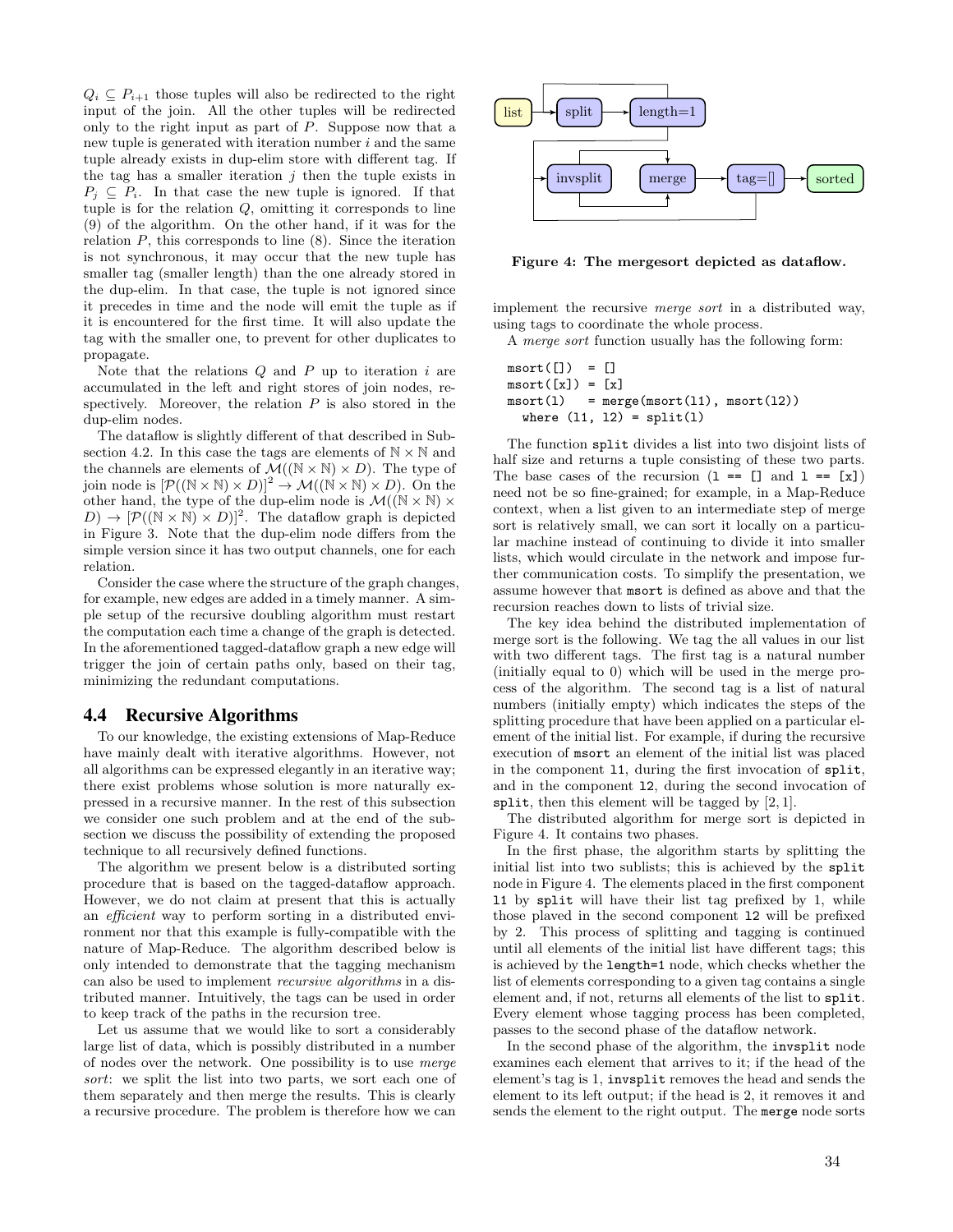all those elements that have the same list tag by changing the natural number tag so as to reflect the order of each element. E.g., if merge receives the element  $\langle \langle 0, [2, 1] \rangle$ , George) and the element  $\langle \langle 0, [2, 1] \rangle$ , Steve $\rangle$ , then, since George is alphabetically first compared to Steve, the merge node will output  $\langle (0, [2, 1] \rangle,$  George) and  $\langle (1, [2, 1] \rangle,$  Steve). If in the next step it receives  $\langle\langle 0, 1| \rangle$ , Ann $\rangle$ ,  $\langle\langle 1, 1| \rangle$ , Suzan $\rangle$  in the left input and  $\left[ \langle \langle 0, 1 \rangle \rangle, \text{George} \rangle, \langle \langle 1, 1 \rangle \rangle, \text{Steve} \rangle \right]$  in the right input, then it will merge these two ordered sets and produce  $\{\langle 0, 1 \rangle, \text{Ann}\}, \langle \langle 1, 1 \rangle, \text{George}\}, \langle \langle 2, 1 \rangle, \text{Steve}\rangle, \langle \langle 3, 1 \rangle,$ Suzan). The process will end when two ordered sets whose elements are all tagged with the empty list appear as inputs to merge; in this case, merge will do the final merging of these two sets, and the sorted file will come to the output.

The above procedure may seem ad hoc at first sight and one may assume that the distributed tag-based execution may not be applicable to all forms of recursion. However, this does not appear to be the case. A purely dataflow tagbased scheme for implementing first-order recursive functional programs was proposed in [26] and was theoretically justified in [22]. However, the scheme of [26] is appropriate for demand-driven execution while the main applications in the area of Map-Reduce appear to require a data-driven approach. The mergesort example presented above was obtained by adapting the technique of [26] to run in a datadriven way. Whether this can be done in general appears to be an interesting research problem.

# 5. FUTURE WORK

There exist several aspects of the connection between the Map-Reduce framework and tagged-dataflow that require further investigation. In the following, we outline certain such problems that we feel are particularly interesting and worthwhile for further study:

- *•* Every functional dataflow network of the form presented in Section 3 can be shown to compute a function which is the least fixed point of a system of equations associated with the network. This result is an easy generalization of the so-called *Kahn principle* [18]. The least fixed point can be computed inductively, based on standard results of recursion theory (in particular, Kleene's fixed point theorem). Therefore, there exists a way of computing the *meaning* of functional dataflow networks or, in other words, we have a formal theory for reasoning about functional dataflow programs. It would be interesting to examine whether the Kahn principle also holds for the more general (i.e., multisetbased) dataflow networks introduced in Subsection 4.1. If this is the case, then this opens up the possibility of performing formal proofs of correctness for various dataflow algorithms (such as the transitive closure algorithm of Section 4).
- *•* At present, not many specialized programming languages have been proposed that can be used to program applications for the processing of massive data. We feel that this is probably one of the next steps in the evolution of the area. Such languages would definitely benefit by adopting the features and philosophy of the dataflow programming languages of the past.
- *•* Based on the model of tagged-dataflow, one should be able to define a formal theory of fault tolerance for

dataflow networks. Since fault tolerance is a primary characteristic of (standard) Map-Reduce, it would be interesting to see how such a desired property can be ensured in the more general setting of the taggeddataflow model.

We strongly believe that the further investigation of the interactions between dataflow and the novel approaches to distributed processing that have resulted from Map-Reduce, will prove very rewarding.

# 6. REFERENCES

- [1] S. Abramsky. A generalized Kahn principle for abstract asynchronous networks. In M. G. Main, A. Melton, M. W. Mislove, and D. A. Schmidt, editors, *Mathematical Foundations of Programming Semantics*, volume 442 of *Lecture Notes in Computer Science*, pages 1–21. Springer, 1989.
- [2] F. N. Afrati, V. R. Borkar, M. J. Carey, N. Polyzotis, and J. D. Ullman. Cluster computing, recursion and datalog. In O. de Moor, G. Gottlob, T. Furche, and A. J. Sellers, editors, *Datalog*, volume 6702 of *Lecture Notes in Computer Science*, pages 120–144. Springer, 2010.
- [3] F. N. Afrati, V. R. Borkar, M. J. Carey, N. Polyzotis, and J. D. Ullman. Map-reduce extensions and recursive queries. In A. Ailamaki, S. Amer-Yahia, J. M. Patel, T. Risch, P. Senellart, and J. Stoyanovich, editors, *EDBT*, pages 1–8. ACM, 2011.
- [4] F. N. Afrati and J. D. Ullman. Transitive closure and recursive datalog implemented on clusters. In E. A. Rundensteiner, V. Markl, I. Manolescu, S. Amer-Yahia, F. Naumann, and I. Ari, editors, *EDBT*, pages 132–143. ACM, 2012.
- [5] Arvind and D. Culler. The tagged token dataflow architecture (preliminary version). Technical report, Laboratory for Computer Science, MIT, Cambridge, MA, 1983.
- [6] Arvind and R. S. Nikhil. Executing a program on the MIT tagged-token dataflow architecture. *IEEE Trans. Computers*, 39(3):300–318, 1990.
- [7] V. R. Borkar, M. J. Carey, R. Grover, N. Onose, and R. Vernica. Hyracks: A flexible and extensible foundation for data-intensive computing. In S. Abiteboul, K. Böhm, C. Koch, and K.-L. Tan, editors, *ICDE*, pages 1151–1162. IEEE Computer Society, 2011.
- [8] Y. Bu, B. Howe, M. Balazinska, and M. D. Ernst. HaLoop: Efficient iterative data processing on large clusters. *PVLDB*, 3(1):285–296, 2010.
- [9] T. Condie, N. Conway, P. Alvaro, J. M. Hellerstein, K. Elmeleegy, and R. Sears. Mapreduce online. In *NSDI*, pages 313–328. USENIX Association, 2010.
- [10] A. L. Davis. The architecture and system method of DDM1: A recursively structured data driven machine. In E. J. McCluskey, J. F. Wakerly, E. D. Crockett, T. E. Bredt, D. J. Lu, W. M. van Cleemput, S. S. Owicki, R. C. Ogus, R. Apte, M. D. Beaurdy, and J. Losq, editors, *ISCA*, pages 210–215. ACM, 1978.
- [11] J. Dean and S. Ghemawat. MapReduce: simplified data processing on large clusters. *Commun. ACM*, 51(1):107–113, 2008.